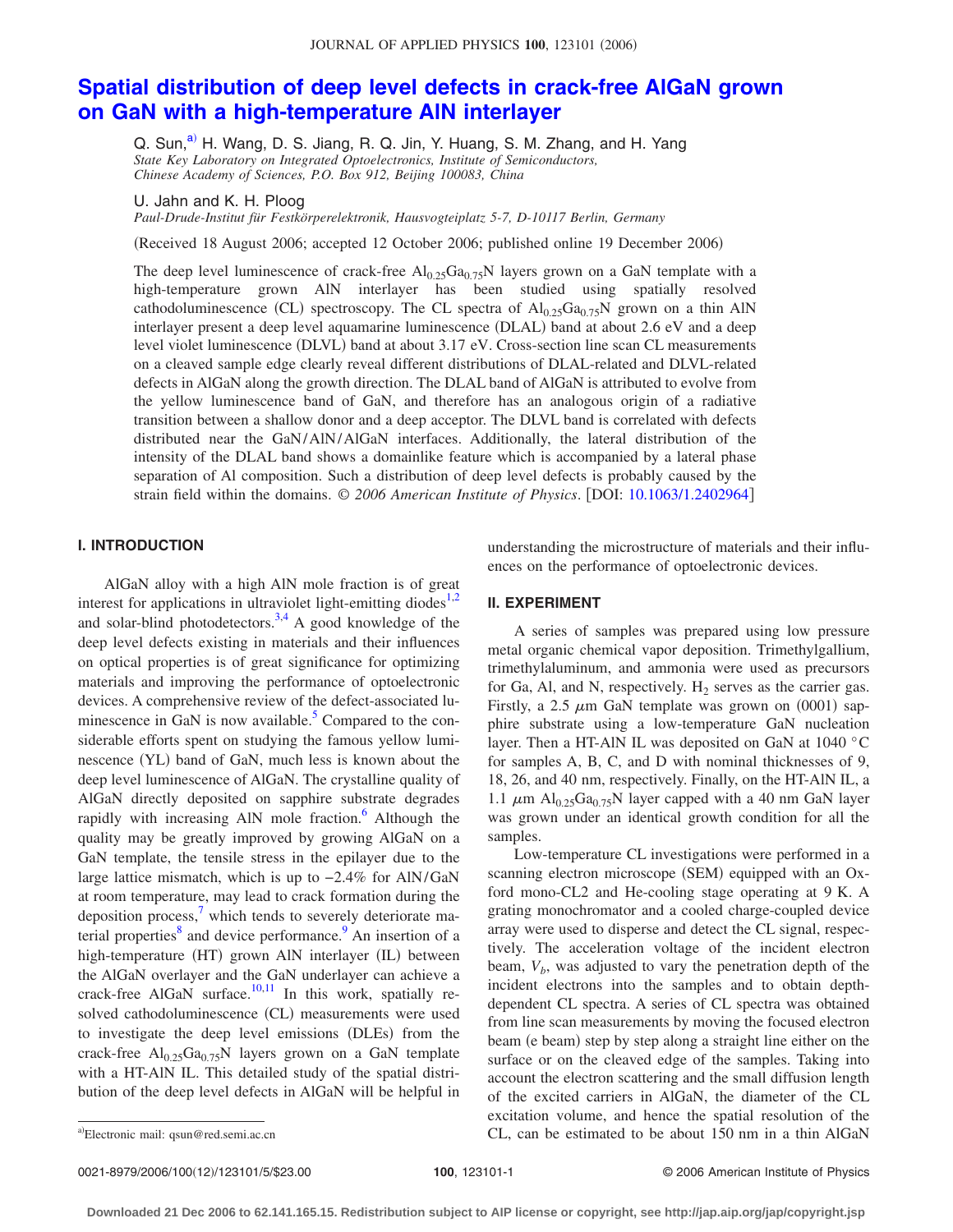<span id="page-1-0"></span>

FIG. 1. Low-temperature CL spectra of samples A, B, C, and D using a HT-AlN IL with nominal thicknesses of 9, 18, 26, and 40 nm, respectively. The acceleration voltage of the incident e beam is (a)  $14 \text{ kV}$  or (b)  $30 \text{ kV}$ .

film. Monochromatic CL images were obtained by scanning the electron beam over an area of the samples. The crackfree surface morphology of all the samples was observed by SEM.

#### **III. EXPERIMENTAL RESULTS**

Figure [1](#page-1-0) shows the low-temperature CL spectra of all the samples, covering a spectral range from 1.8 to 3.3 eV. In each figure, the CL spectra are normalized to maintain the same integral intensity of the near-band-edge (NBE) emissions centered at about  $4 eV$  (not shown) from the  $\text{Al}_{0.25}\text{Ga}_{0.75}\text{N}$  layer of various samples. A sharp peak appears at about 2 eV in all the spectra, which is ascribed to the second order line of the AlGaN NBE emission. The penetration depth of 14 keV incident electrons into nitride materials is about 770 nm, according to Monte Carlo simulations using a single scattering model, which falls within the 1.1  $\mu$ m  $Al<sub>0.25</sub>Ga<sub>0.75</sub>N$  layer. But the GaN underlayer can also be excited by the AlGaN NBE emission. In fact, a sharp and intense peak at 3.48 eV and a broad deep level emission at about 2.25 eV were detected from all the samples, which are attributed to be the NBE and the YL band of GaN, respectively.

It is noted that there are two other broad bands at about 2.6 and 3.17 eV in the CL spectra of sample A with the thinnest HT-AlN IL [Fig.  $1(a)$  $1(a)$ ], which are referred as deep level aquamarine luminescence (DLAL) and violet lumines-

cence (DLVL), respectively. When increasing the HT-AlN IL thickness for samples B, C, and D, the DLVL band is quickly reduced and finally disappears, while the DLAL intensity decreases gradually. The intensity of the DLAL from sample A is higher than that of the YL of the GaN layer. For sample B with an 18 nm HT-AlN IL, however, the DLAL band is weakened to the YL level of the GaN layer. When the thickness of HT-AlN ILs increases beyond 18 nm (i.e., for samples C and D), the DLAL intensity is finally reduced to be smaller than that of the GaN YL. When  $V_b$  is elevated from 14 to 30 kV for CL measurements, the incident electrons may get deeper into the underlying GaN template. Although the DLAL band keeps a similar characteristic, nearly no DLVL band appears in any CL spectra of the samples [Fig.  $1(b)$  $1(b)$ ], indicating that it does not stem from the GaN underlayer but from the  $Al_{0.25}Ga_{0.75}N$  layer. However, the source of the 2.6 eV DLAL band can hardly be determined by the CL measurements with the normal incidence of the e beam onto the sample surface.

In order to shed light on the respective source of these DLEs, we have performed a cross-section line scan CL measurement on the cleaved edge of sample A along the growth direction from the sapphire/GaN interface towards the Al-GaN layer surface [Fig.  $2(a)$  $2(a)$ ], which corresponds to the CL spectra sets from the top towards the bottom in Fig.  $2(b)$  $2(b)$ . Each step of the cross-section line scan covers a distance of about 130 nm. When the incident e beam is focused on the GaN layer, the GaN NBE peak at 3.48 eV and its YL band at about 2.25 eV are clearly observed. No other broad DLE peak appears in the CL spectra of the GaN layer. When the e beam reaches the AlGaN layer, both the GaN NBE peak and the corresponding YL band (at 2.25 eV) are replaced by the AlGaN NBE peak (at 4.04 eV) and by the DLAL (at 2.6 eV)/DLVL (at 3.17 eV) bands, respectively. The results distinctly demonstrate that the latter two broad emissions originate exclusively from the AlGaN layer.

A careful study of the cross-section line scan CL spectra (from step 22 to step 30) reveals that the integral intensity of the AlGaN NBE peak, as well as that of the 2.6 eV DLAL band, gradually increases from the GaN/AlN/AlGaN interfaces and finally reaches a constant maximum value in the inner region of the AlGaN layer, as shown in Fig.  $2(c)$  $2(c)$ . The intensity of the 3.17 eV DLVL band, however, exhibits a broad maximum centered at step 25, which corresponds roughly to the region near the interfaces. Its intensity decreases gradually when the e beam is moved away from the interfaces towards the AlGaN surface. It is noted that at step 24, the DLVL band in the spectra is superimposed by a small and sharp peak at 3.31 eV, which is the LO phonon replica of the donor-acceptor pair recombination line centered at about 3.4 eV. The integral intensity of the 3.31 eV peak is less than 1% of the DLVL, whose decrease cannot contribute to the great reduction  $(\sim 67\%)$  of the DLVL intensity from step 25 to step 30. In fact, this result implies that the density of the DLVL-related defects decreases from the bottom of the AlGaN layer towards the surface, while the concentration of the DLAL-related defects seems to be more uniform in the growth direction. Combined with these findings, the depth-dependent CL spectra (Fig. [1](#page-1-0)) achieved by varying the accel-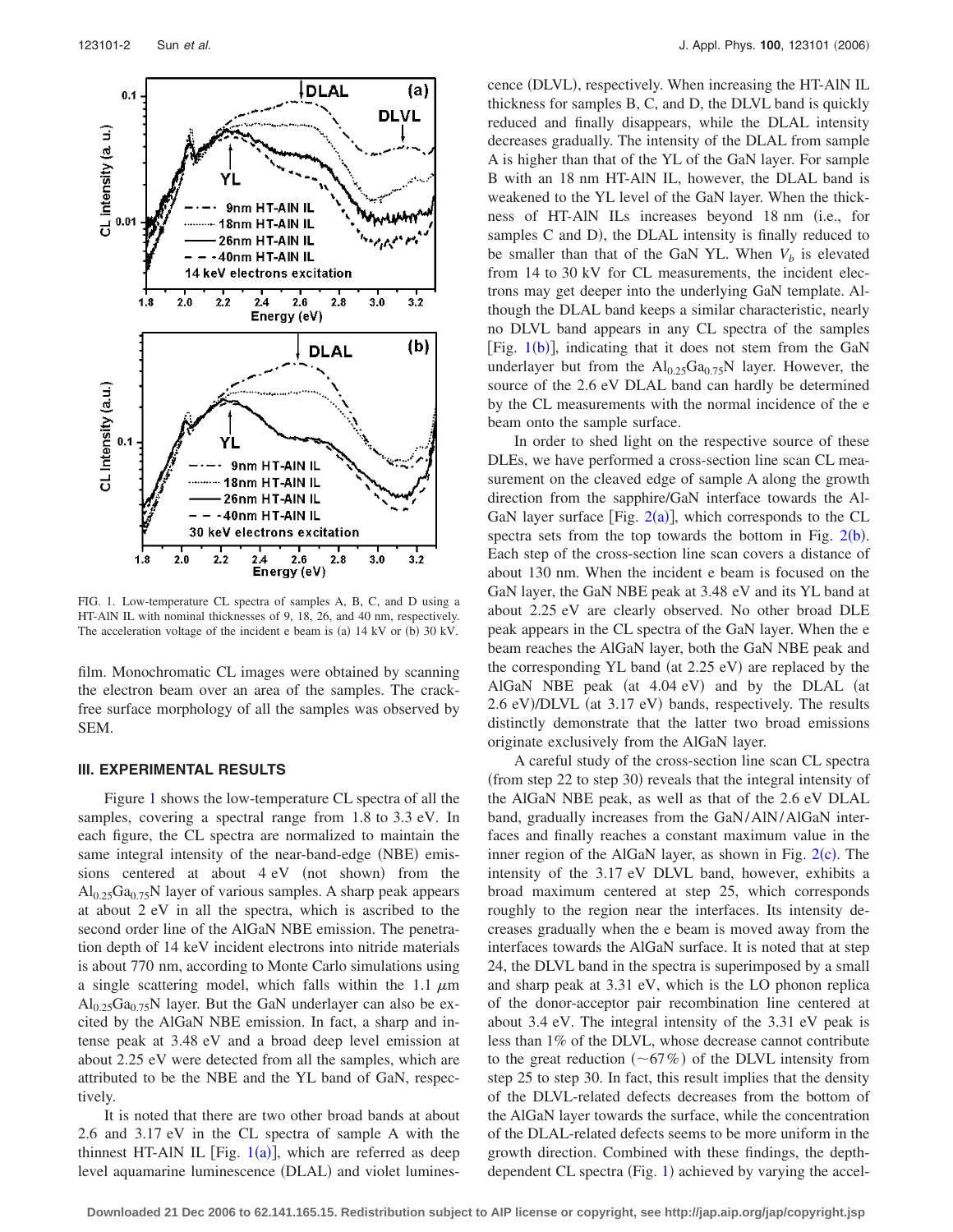<span id="page-2-0"></span>

FIG. 2. (a) SEM cross-section image of sample A, where the black arrow indicates the direction of the line scan. (b) Series of CL spectra obtained by the line scan. The curves are vertically shifted for clarity. (c) Integrated intensity of the 4.04 eV AlGaN NBE peak (square), 3.17 eV DLVL band (circle), and 2.6 eV DLAL band (triangle) as a function of the vertical position (with respect to the layer) of the focused e beam, respectively. Each step of the cross-section line scan covers a distance of 130 nm.

eration voltage of the e beam can be easily understood. Under the excitation of 30 keV electrons, many excited electron-hole (e-h) pairs could recombine around the DLALrelated defects within the AlGaN layer along the path of incident electrons and emit photons at about 2.6 eV. In contrast, fewer e-h pairs are captured by the DLVL-related defect due to its lower density and inhomogeneous distribution on the trace of incident electrons. Only when the penetration depth of incident electrons is near the region rich in DLVLrelated defects near the interfaces can a sufficiently large number of e-h pairs recombine through these defects and make an appreciable contribution to the 3.17 eV DLVL band.

Our recent CL investigations $12$  have shown that there is a lateral phase separation in the AlGaN layer grown on a relatively thick HT-AlN IL. The lateral phase separation shows a

<span id="page-2-1"></span>

FIG. 3. 233  $\times$  173  $\mu$ m<sup>2</sup> monochromatic CL images of samples (a) A, (b) B, (c) C, and (d) D taken at 4.008, 4.036, 3.995, and 3.981 eV, respectively.

domainlike feature, as shown in Fig. [3](#page-2-1) and the domain size decreases significantly when the thickness of the HT-AlN IL increases. The monochromatic CL image of Fig.  $4(a)$  $4(a)$ , taken at 4.008 eV, shows a typical domain in sample B. A lateral line scan CL measurement was performed along the line across the domain, as indicated in Fig.  $4(a)$  $4(a)$ . It is found that the peak energy of the AlGaN NBE is a bit lower at the periphery  $(\sim 3.99 \text{ eV})$  compared with the central region (  $\sim$  4.04 eV) of the domain. The CL spectra of steps 7 and 10 represented by a dotted and a solid line in Fig.  $4(b)$  $4(b)$ , respectively, show that the intensity of the 2.6 eV DLAL band is much stronger in the central region as compared with that in the periphery of the domain. This is more clearly shown in the intensity profiles of Fig.  $4(c)$  $4(c)$ , where the CL intensity of the DLAL band is indicated by stars. Due to the broad characteristic of the DLAL band, its integrated intensity should include all the contributions from the AlGaN alloys regardless of  $x_{Al}$ . We found that during the lateral line scan process, the 2.6 eV DLAL band and the 4.04 eV AlGaN NBE peak increase in intensity synchronously from the periphery to the center of the domain, while the intensity of the 3.99 eV Al-GaN NBE peak alters in an opposite phase, as shown in Fig. [4](#page-3-0)(c). However, the sum of the integrated CL intensities of the two AlGaN NBE peaks remains nearly constant. Consequently, the fluctuation of the DLAL band is not due to an inhomogeneous distribution of nonradiative recombination centers, but due to an inhomogeneous distribution of the DLAL-related defects. The lateral line scan CL spectra across a domain of samples C and D present similar features. It is concluded that a relatively thick HT-AlN IL may cause a lateral domainlike distribution of deep level defects in  $AlGaN.<sup>10</sup>$ 

### **IV. DISCUSSION**

There is still much controversy in the discussion about the origin of the deep level luminescence of GaN and Al-GaN. Based on the above results, we can confirm that two deep level bands are observed in the  $Al_{0.25}Ga_{0.75}N$  samples. The DLAL band stems from the interior of the AlGaN layer, while the DLVL is caused mainly by defects near the AlGaN/AlN/GaN interfacial region. The DLAL band can be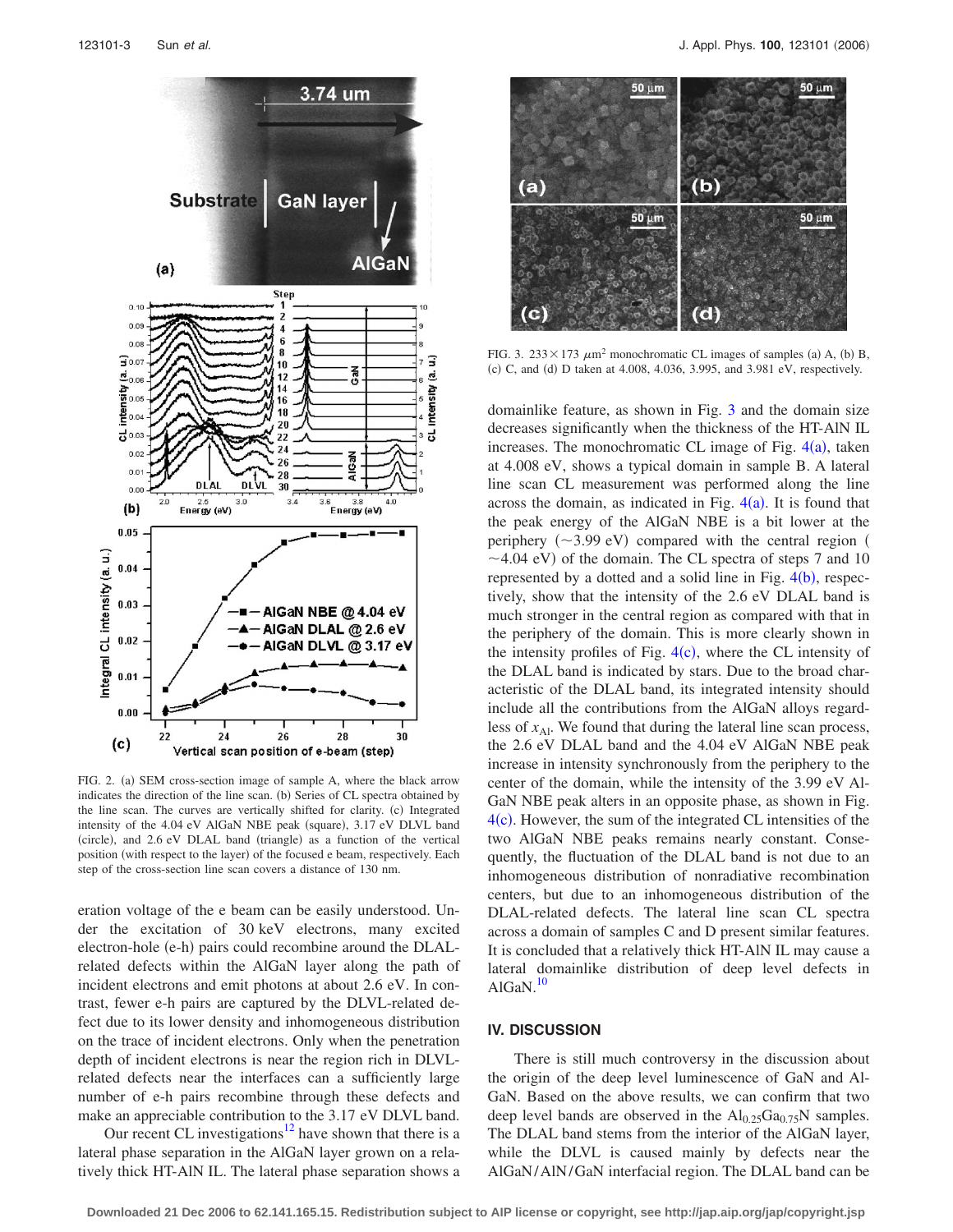<span id="page-3-0"></span>

FIG. 4. (a) Monochromatic CL image of a domain structure of sample B taken at 4.01 eV. The horizontal line depicts the path for the lateral line scan CL measurement across the domain. (b) Two CL spectra taken from the periphery (dotted line) and central region (solid line) of the domain, respectively. (c) Integrated CL intensity of the 4.04 eV peak (square), 3.99 eV peak (circle), 2.6 eV DLAL band (star), and 2.25 eV YL band (triangle) as a function of the lateral position of the focused e beam. The integrated intensity of DLAL and YL bands is multiplied by factors of 30 and 20, respectively. Each step of the lateral line scan covers a lateral distance of 1.34  $\mu$ m.

assigned to evolved from the YL band of GaN. It is well known that the YL band from undoped GaN is located at about  $2.25$  eV.<sup>5</sup> We have observed an intense and broad peak located at about 2.4 eV in the photoluminescence spectra of  $Al_{0.1}Ga_{0.9}N$  (not shown) and the 2.6 eV DLAL band in the CL spectra of  $Al_{0.25}Ga_{0.75}N$ . The peak position of this band seems to be correlated with the Al composition of  $AI_rGa_{1-r}N$ and shifts to a higher energy value when  $x_{A1}$  is elevated to a higher level. In fact, the DLE energy of Al<sub>*x*</sub>Ga<sub>1−*x*</sub>N has been reported<sup>13[,14](#page-4-13)</sup> to shift gradually from 2.25 to 2.55 eV when increasing  $x_{\text{Al}}$  from zero to 0.25, and track the position of the conduction band bottom.<sup>18</sup> The nature of the YL band from GaN is widely assigned to the radiative transition between a shallow donor and a deep acceptor.<sup>5[,16,](#page-4-2)[17](#page-4-15)</sup> The energy level of the shallow donor in AlGaN alloys follows the bottom of the conduction band, and thus the DLE peak energy increases synchronously together with the band gap of AlGaN when  $x_{\text{Al}}$  increases.<sup>18</sup> The nature of the DLAL band from  $Al<sub>0.25</sub>Ga<sub>0.75</sub>N$  can be assigned to be analogous to that of the YL band from GaN. The shallow donors and deep acceptors in AlGaN are assumed to be formed in the same way as in GaN. The shallow donors are probably formed by unintentional oxygen doping (oxygen on the substitutional nitrogen site) or nitrogen vacancies, while the group III vacancies and their complexes are often assumed to serve as deep  $acceptors.<sup>5,18</sup>$  $acceptors.<sup>5,18</sup>$  $acceptors.<sup>5,18</sup>$ 

The DLAL-related defects present a lateral domainlike distribution in the AlGaN layer grown on a thick HT-AlN IL. Ponce *et al.*<sup>[15](#page-4-16)</sup> also found that the inner part of the hexagonal GaN domain appears much brighter than the outer region in the monochromatic CL image at 2.22 eV. They assumed that the YL of GaN is probably associated with the clustering of native point defects and/or impurity atoms due to the strain field in the domain. Our previous cross-section transmission electron microscopy study has revealed the existence of V trenches in the HT-AlN IL, which get filled up during the subsequent AlGaN layer growth.<sup>12</sup> This feature of mesalike islands separated by V trenches in the HT-AlN IL grown on GaN (Refs. [19](#page-4-17) and [20](#page-4-18)) may lead to an inhomogeneous distribution of strain field. The inner region of domains grown on mesas is more strained than the periphery which mainly consists of the regions over V trenches. It is possible that point defects and/or impurities get accumulated in the strained inner region of domains, which may account for the lateral domainlike distribution of the DLAL-related defects. Moreover, the DLAL band intensity decreases when the HT-AIN IL gets thicker (Fig. [1](#page-1-0)). This is because the reduction of domain size (Fig. [3](#page-2-1)) due to the increase of HT-AlN IL thickness results in an area expansion of the peripheral region of domains, and hence a shrinkage of the total area of the strained inner part of domains, which is the region that is rich in point defects and/or impurities and gives DLAL emission.

The exact nature of the DLVL band from AlGaN seems still unclear, although there are also some publications concerning this luminescence band. Its energy position was reported either to be independent of  $x_{\text{Al}}$  (Ref. [14](#page-4-13)) or shift with increasing  $x_{Al}$ .<sup>[13,](#page-4-12)[17](#page-4-15)</sup> There must exist more than one source that can contribute to this emission band. Taking into account the fact that its intensity decreases from the bottom of the AlGaN layer to the surface in our samples, we tentatively attribute the observed DLVL band to interface-related defects.

# **V. CONCLUSIONS**

We have investigated in detail the spatial distribution of the 2.6 eV DLAL and the 3.17 eV DLVL-related deep level defects in crack-free  $Al_{0.25}Ga_{0.75}N$  layers grown on a GaN template with a HT-AlN IL. When increasing the thickness of HT-AlN ILs, the DLAL intensity decreases gradually, while the DLVL band quenches quickly. By means of a CL line scan at the cross section of the layers, we have demon-